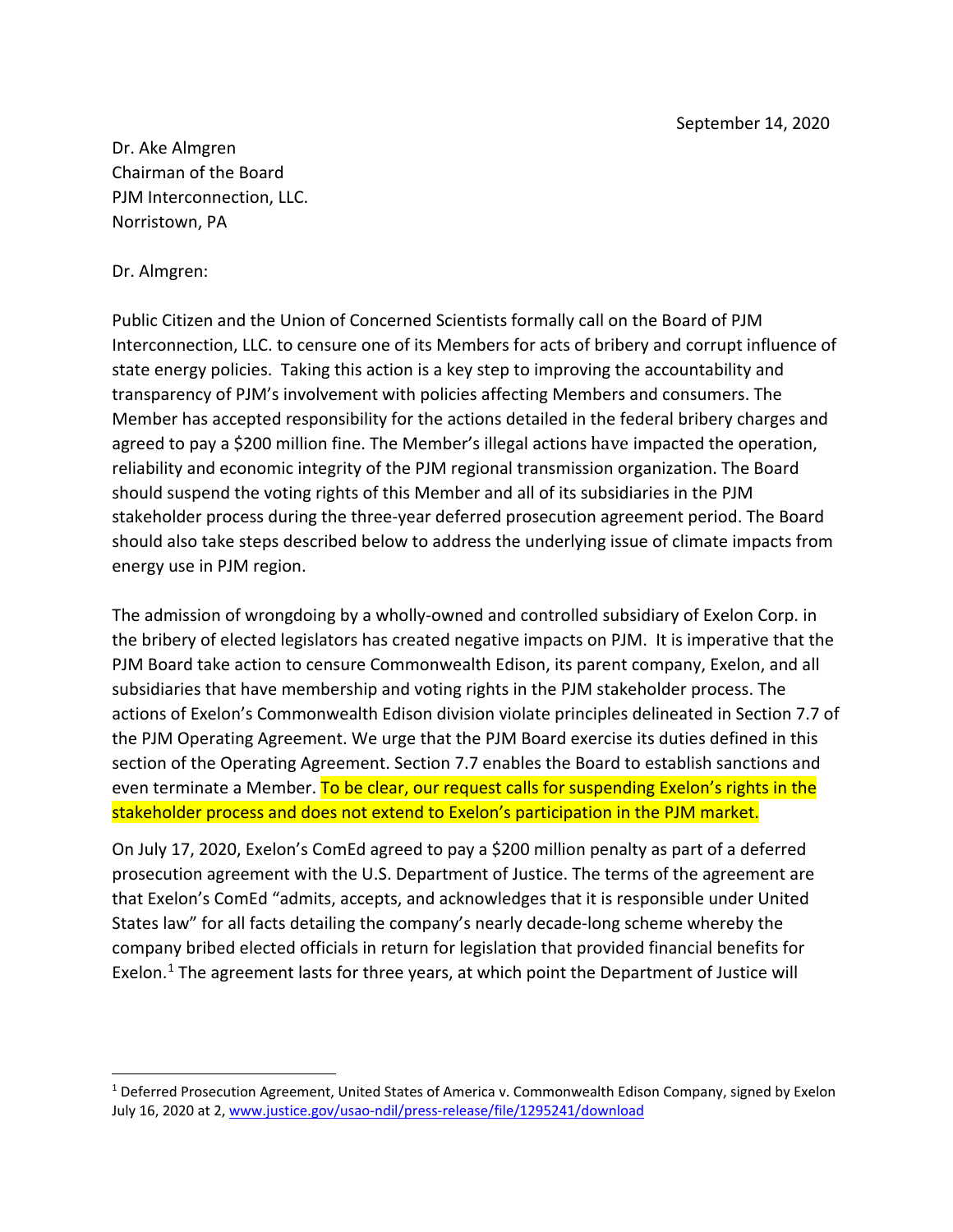formally drop the federal charges as long as Exelon does not commit additional violations during the period.<sup>[2](#page-1-0)</sup>

In testimony before the Illinois regulators, an executive with Exelon Corp stated that ComEd will borrow the \$200 million from Exelon Corp to pay the penalty owed to the U.S. DOJ. [3](#page-1-1)

The Board has the responsibility to penalize members who violate the operating agreement. The suspension of voting and other PJM governance membership privileges currently enjoyed by Exelon and its subsidiaries during this three-year period is a reasonable consequence for their illegal actions that gave them undue influence in PJM. That influence has had the impact of penalizing new, clean generation, interfering with state goals to reduce carbon emission. Therefore, the PJM Board should also annually review 1) reports of the greenhouse gas emissions from energy use in the PJM region, and 2) an accounting of the costs to consumers in PJM's region from climate change. These actions will improve the transparency and accountability of the PJM community.

# **Negative Impacts of Exelon's Action on PJM**

PJM has made expressly clear that legislation that is the subject of Exelon's bribery scheme directly impacted PJM market design. The establishment of Zero Emission Credits in Illinois legislation is repeatedly cited by PJM as an initiating cause for PJM to pursue the extension of the Minimum Offer Price Rule ("MOPR") to existing generation/policy supported generation[4.](#page-1-2) As the entire PJM stakeholder community is painfully aware, this change in MOPR policy has led to the continuing postponement of the Reliability Pricing Model auctions. Since June 29, 2018 when the Federal Energy Regulatory Commission declared the PJM capacity market rules unjust and unreasonable, PJM has not been able to schedule an auction to secure capacity obligations from resources. Those resources have been unable to secure capacity market revenues. The actions of Exelon initiated the events that delayed the capacity auction originally scheduled for the Spring of 2019 and all subsequent capacity market auctions that are meant to ensure reliability of supply and adequate revenues for resource owners. A full accounting of this harm has not been tallied.

# **Negative Impacts of Exelon's Action on PJM Governance and Public Good Will**

The attack on legislative and governance processes in Illinois affect the trust and credibility of PJM governance. Exelon has crippled the ability of PJM stakeholders and public representatives to work with Exelon in deliberation and negotiation of PJM governance matters. PJM's tolerance of Exelon/ComEd representatives participating in stakeholder votes, advocating for

<span id="page-1-0"></span><sup>2</sup> Ibid., 4, [www.justice.gov/usao-ndil/press-release/file/1295241/download](http://www.justice.gov/usao-ndil/press-release/file/1295241/download)

<span id="page-1-1"></span><sup>&</sup>lt;sup>3</sup> "ComEd CEO Says No Ratepayer Funds Involved In Alleged Bribery, Misconduct" Utility Dive July 30, 2020. [https://www.utilitydive.com/news/comed-ceo-says-no-ratepayer-funds-involved-in-alleged-bribery](https://www.utilitydive.com/news/comed-ceo-says-no-ratepayer-funds-involved-in-alleged-bribery-misconduct/582590/)[misconduct/582590/](https://www.utilitydive.com/news/comed-ceo-says-no-ratepayer-funds-involved-in-alleged-bribery-misconduct/582590/)

<span id="page-1-2"></span><sup>4</sup> PJM filing in ER18-1314 Attachment F, Affidavit of Dr. Anthony Giacomoni on Behalf of PJM Interconnection, L.L.C. ¶ 5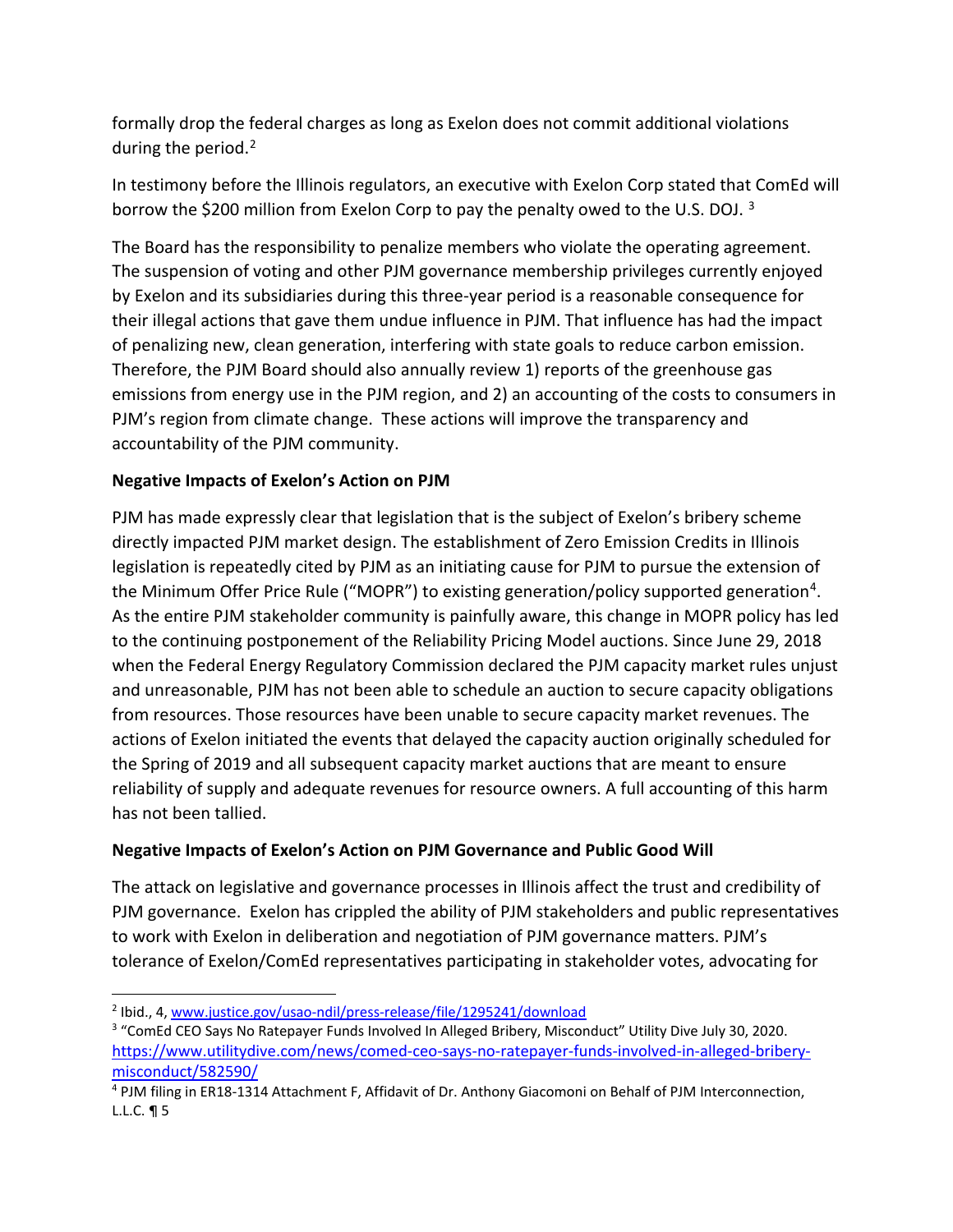the company's interests, fosters distrust and suspicion. The public's confidence in PJM's administration of markets, governance, and its relations with public representatives cannot be restored while PJM allows Exelon to vote as a Member of the PJM Interconnection corporation.

# **Authority and Necessity of PJM Sanctions**

The admitted actions of Exelon violate Section 7.7 of the PJM Operating Agreement. The Board must recognize the bribery-induced legislation has created an undue influence on PJM, which is not allowed under Section 7.7. **[5](#page-2-0)** The Operating Agreement is the foundational document of PJM, and provides the primary responsibilities for the Board and the obligations for Members such as Commonwealth Edison and Exelon. The Board is the only authority that can sanction a Member for creating an undue influence on PJM, and the only authority that can terminate a Member's rights under the Operating Agreement. The Board has authority under Section 7.7 of the PJM Operating Agreement to sanction behavior that is illegal, impermissible under the Operating Agreement, and in violation of the PJM Code of Conduct. **[6](#page-2-1)**

The negative impacts described above cannot be tolerated as acceptable business conditions for PJM. The Board has discretion to determine the limits of its duties and obligations. Exelon has used bribery to impose laws on PJM and its Members that PJM has declared are interfering with the operation of PJM's core function. Exelon's use of bribery to leverage a change in PJM operations caused PJM to pursue the expansion of the MOPR to existing/policy-supported plants across the region. PJM cannot accept without a sanction the impact of the bribery on

## <span id="page-2-0"></span><sup>5</sup> **7.7 Duties and Responsibilities of the PJM Board.**

## <span id="page-2-1"></span><sup>6</sup> **7.7 Duties and Responsibilities of the PJM Board.**

In accordance with this Agreement, the PJM Board shall supervise and oversee all matters pertaining to the PJM Region and the LLC, and carry out such other duties as are herein specified, including but not limited to the following duties and responsibilities:

… xi) Establish reasonable sanctions for failure of a Member to comply with its obligations under this Agreement;

xvi) **Terminate a Member** as may be appropriate under the terms of this Agreement.

In accordance with this Agreement, the PJM Board shall supervise and oversee all matters pertaining to the PJM Region and the LLC, and carry out such other duties as are herein specified, including but not limited to the following duties and responsibilities:

As its primary responsibility, ensure that the President, the other officers of the LLC, and Office of the Interconnection perform the duties and responsibilities set forth in this Agreement, including but not limited to those set forth in Sections 9.2 through 9.4 and Section 10.4 in a manner consistent with (A) the safe and reliable operation of the PJM Region, (B) the creation and operation of a robust, competitive, and non-discriminatory electric power market in the PJM Region, and (C) the principle that a Member or group of Members shall not have undue influence over the operation of the PJM Region.